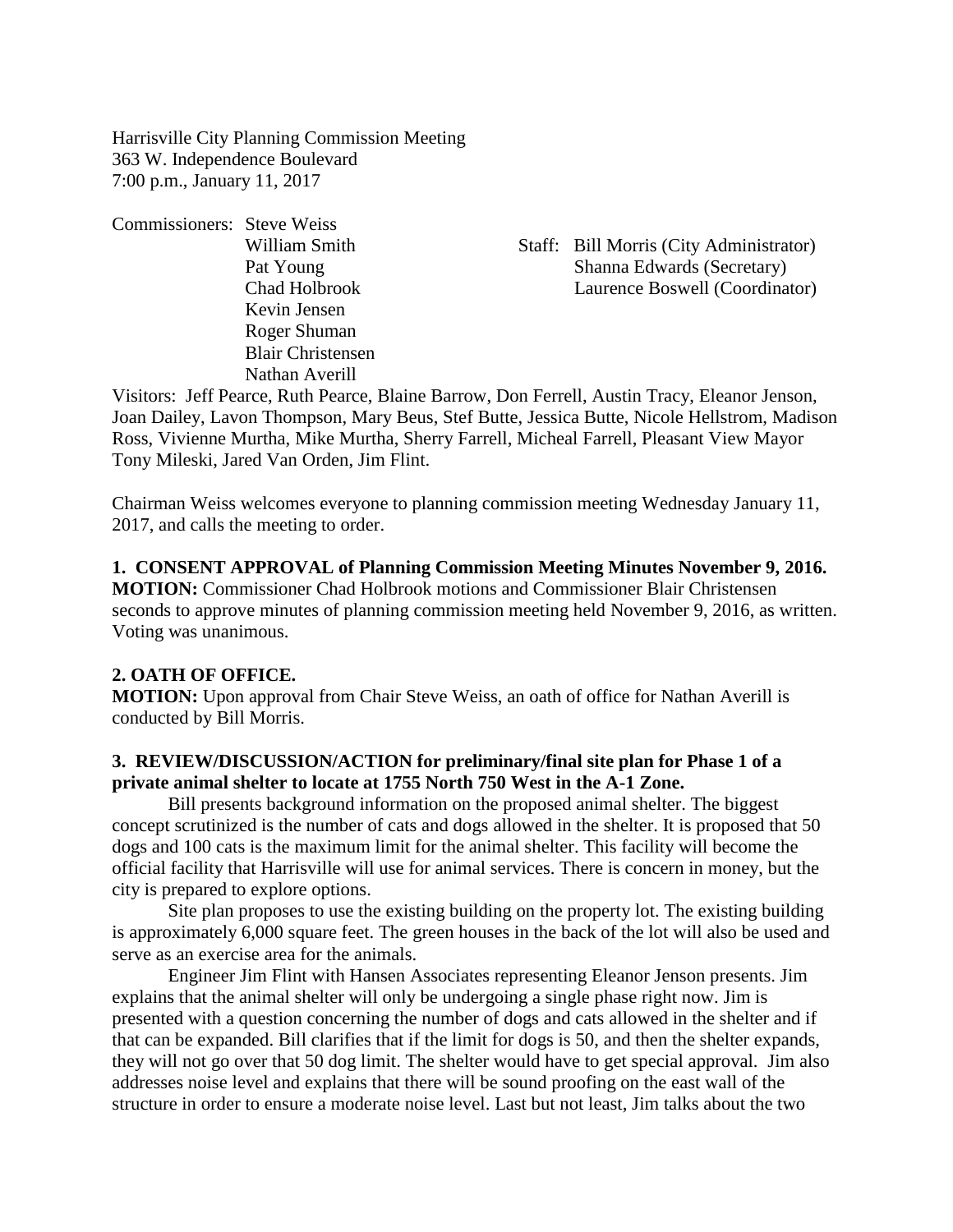parcels of land that will be used by the animal shelter. He wishes to keep both parcels separate, instead of combined, due to an easement description across the front parcel. He does not want the two parcels combined for loan purposes. The existing home on the frontage parcel will be occupied by a person associated with the business. There is an easement access description drawn up that will be recorded on the frontage lot which will provide access to the rear lot.

With commission approval, Jim Flint turned the time over to Michael Murtha to report on the sound study that was conducted. Mike Murtha went into extensive detail on his qualifications and past experience for conducting such a study. Sean Lambert, Public Works/Building Inspector, was asked to participate in the study using some city equipment (see attached study including test methods and results). Mike Murtha used a large scale print of the proposed site plan, to point out where different phases of the noise study were performed. He explained other variables that were considered when doing the study.

Bill reviews Section 11.10.020.4 e and f in the City's Land Use Ordinance Book in order to clarify any issues on noise. He states that such ordinance does not specify noise based on decibels, it is just based on "unreasonable" noise, which in turn is based on the people and situations. As far as the test that Mike Murtha conducted, there should not be a problem with a noise factor. If issues arise, that will be based on the people around the shelter and if they deem such noise from barking dogs as unreasonable.

Bill changes subjects and asks about animals would need to be quarantined at the animal shelter. What are the procedures? What about dogs who bite people? How will feces be disposed properly?

Eleanor Jenson is called to the stand and addresses the questions above. She explains that she will have separate rooms or areas for animals who need to be quarantined, including dogs who bite people. Eleanor also explains that the majority of feces will be bagged up and sent to a landfill. A contract will be in place with the garbage company. All loose waste will be washed down with water.

Bill asks Eleanor about a particular disease called Parvo. Eleanor responds that if there is Parvo or distemper outbreaks, animals will be euthanized. The time between euthanization and pick up for disposal of animal remains is approximately four to five days. During that time, animals will be held in a deep freezer. If an animal has the potential of being cured, they will be transported to a different facility to be treated immediately.

Bill asks about spay and neutering animals. Eleanor responds by stating that if animals haven't been spayed or neutered when adopted out, they can get a voucher at an animal shelter to get 80-90 dollars off. Eleanor also explains that she will spay and neuter, vaccinate, and chip animals on site since she is a licensed veterinarian. As far as maintaining the facility, Eleanor explains that the animal shelter will be kept in good condition. Disinfectant spray will be used for cleaning purposes. Dogs and cats will be kept in separate areas. The building will be kept at a moderate temperature of 77 degrees Fahrenheit. Eleanor also agrees to comply with regulations from the American Animal Association to run the facility and treat animals properly. In addition, a question was asked concerning communication between employees on site. Communication will be done through cellular devices, instead of intercom or speakers. Concerning screening requirements, Bill Morris states that the facility meets the requirements of A-1 agricultural screening.